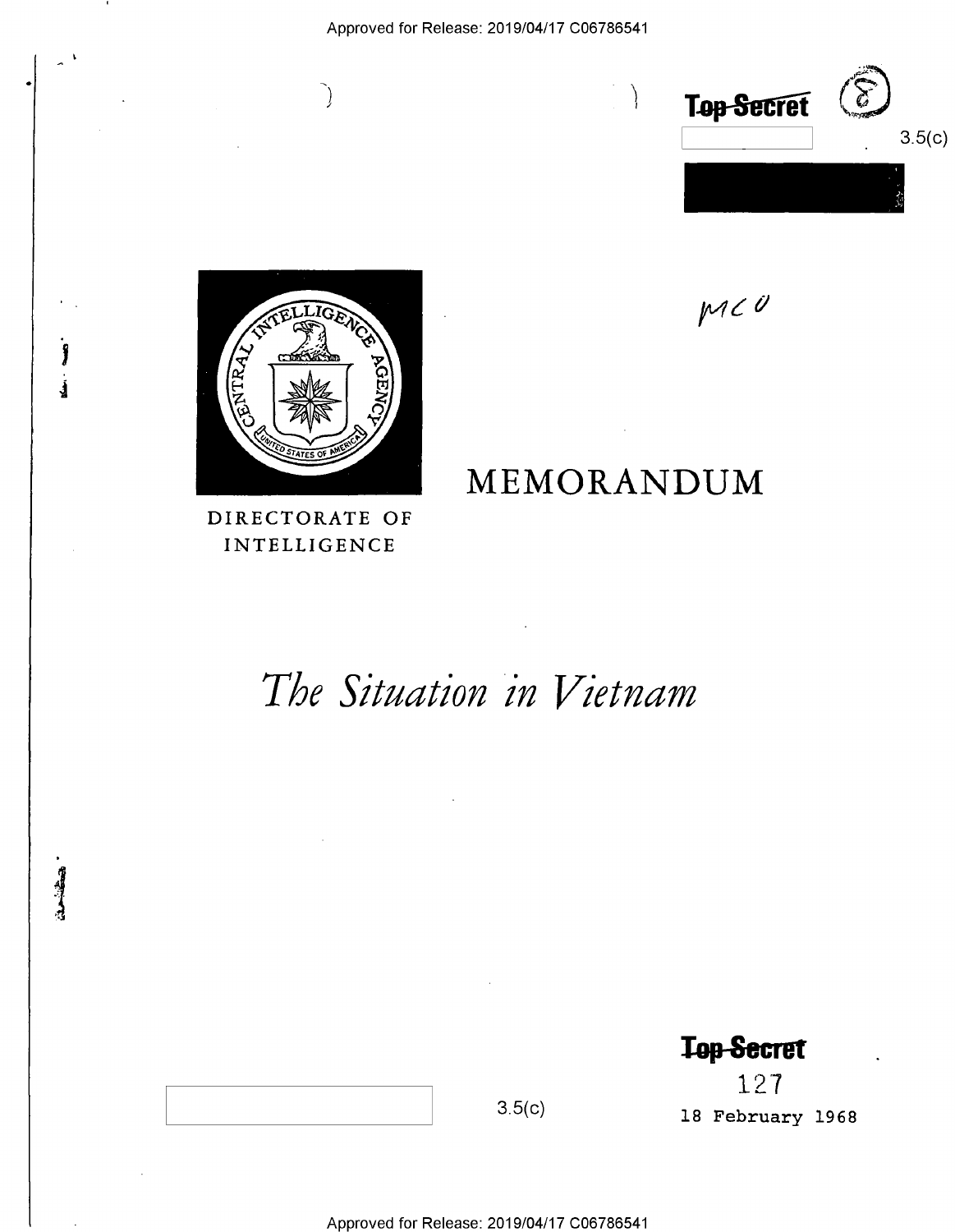(

u

,

¢ . \_ (approved for Release, 2019/04/17 C06766541)<br>3 **TOP SECRET** 

 $\qquad \qquad$   $\qquad \qquad$   $\qquad$   $\qquad$   $\qquad$   $\qquad$   $\qquad$   $\qquad$   $\qquad$   $\qquad$   $\qquad$   $\qquad$   $\qquad$   $\qquad$   $\qquad$   $\qquad$   $\qquad$   $\qquad$   $\qquad$   $\qquad$   $\qquad$   $\qquad$   $\qquad$   $\qquad$   $\qquad$   $\qquad$   $\qquad$   $\qquad$   $\qquad$   $\qquad$   $\qquad$   $\qquad$   $\qquad$   $\qquad$   $\qquad$   $\qquad$ 

 $3.5(c)$  $3.5(c)$ 

Information as of 1600 18 February 1968

 $3.5(c)$ 

#### HIGHLIGHTS

The Communists launched a new wave of offensive action against urban centers in South Vietnam the night of l7-18 February. The intensity of the attacks and casualties on both sides were much lighter than at Tet.

I. The Military Situation in South Vietnam: Communists launch new wave-of,attacks on urban centers, with action lightest in the northern provinces (Paras. l-4). The situation in the Saigon area is reported, along with predictions of new attacks (Paras. 5-9). The situations in the corps areas are reported (Paras. 10-20).

II. Political Developments in South Vietnam: Thieu again voices reluctance to exercise forceful leadership (Paras. 1-3). Some progress made on formation of anti—Communist political front (Paras. 4-5). The government appears to have turned in creditable performance in the.western highlands (Paras. 6-9). The picture in the delta is somewhat more gloomy  $(Paras. 10-11)$ .

III. North Vietnamese Military Developments: North Vietnamese aircraft again engaged in unusual air activity. Two IL-28s return from China and AN—2s fly south  $(Paras. 1-3)$ .

 $3.3(h)(2)$ 

3.5(C)  $3.5(c)$ 

H

IV. Other Communist Military Developments: TV. Other Communist Military Developme.<br>There is nothing of significance to report.

> V. Communist Political Developments: The Communist hierarchy in South Vietnam met on ll and <sup>12</sup> February to review the situation and to prepare for continuing the offensive (Paras. 1-4). Communist propaganda continues to focus on the northern part of South Vietnam and to imply that the Communists are taking over administrative control of that part of the country (Paras.  $5-9$ ).

> > i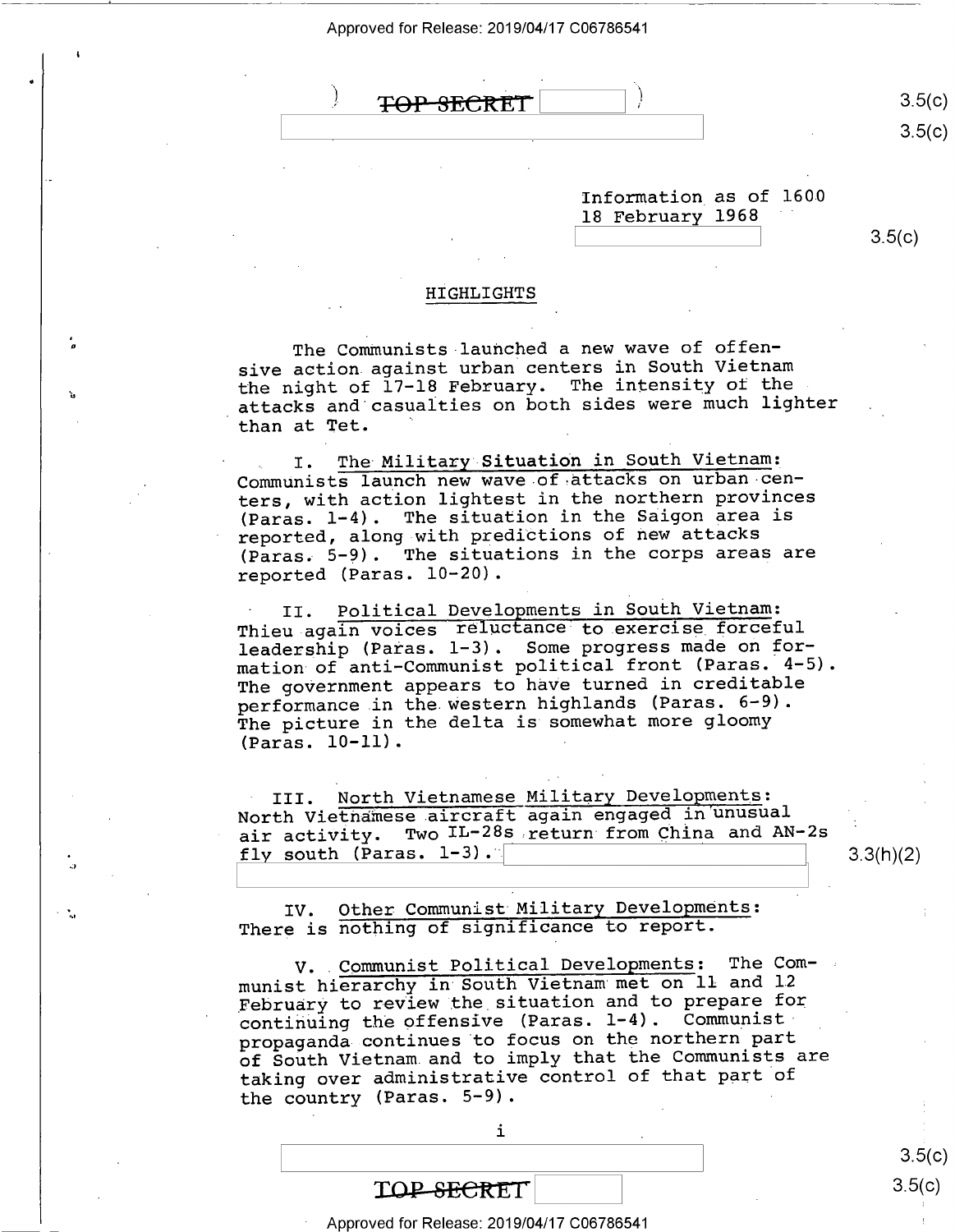TOP SECRET

\

0

 $\mathbb{R}^2$ 

 $\ddot{\phantom{a}}$ 

#### I. THE MILITARY SITUATION IN SOUTH VIETNAM

F

l. In what appears to be the start of a second phase of their offensive against urban centers, the Communists on the night of 17-18 February launched widespread and coordinated mortar and rocket attacks, accompanied by scattered ground attacks, against more than 30 towns and airfields in South Vietnam.

2. The bulk of the attacks were centered in South Vietnam's III and IV Corps in the southern half of the country, with scattered actions throughout II Corps. I Corps has remained largely spared in the current round, although skirmishing has been reported along the coastal areas together with shelling in the Hue — Phu Bai area and against Khe Sanh. There continue to be strong indications of impending enemy offensive action in I Corps and possibly against additional provincial capitals along the central coast.

3. Heavy mortar and rocket fire has been directed against Tan Son Nhut Airfield serving Saigon, as well as against major allied headquarters and installations north of the capital, possibly in an effort to cover troop movements toward Saigon. Although there have been no ground attacks against Saigon, there has been shelling of police stations within the capital and sporadic sharp fighting in outlying areas to the north and south. There are ominous indications that the capital is in for further Communist military.and political moves.

The current wave of attacks and resulting casualties on both sides so far appear lighter than at Tet.

all provincial capitals and Saigon would be attacked at  $2:00$  A.M. on 18 February, nearly all areas were alerted against possible enemy action. Primary Communist reliance on heavy weapons fire in the latest assaults has tended to minimize losses to Communist forces and the chances of direct ground engagements. .

l8 February 1968

#### $I-I$

ত.  $3.5 \, (C)$ 

### TOP SEGRET

#### ' Approved for Release: 2019/04/17 C06786541

 $3.5(c)$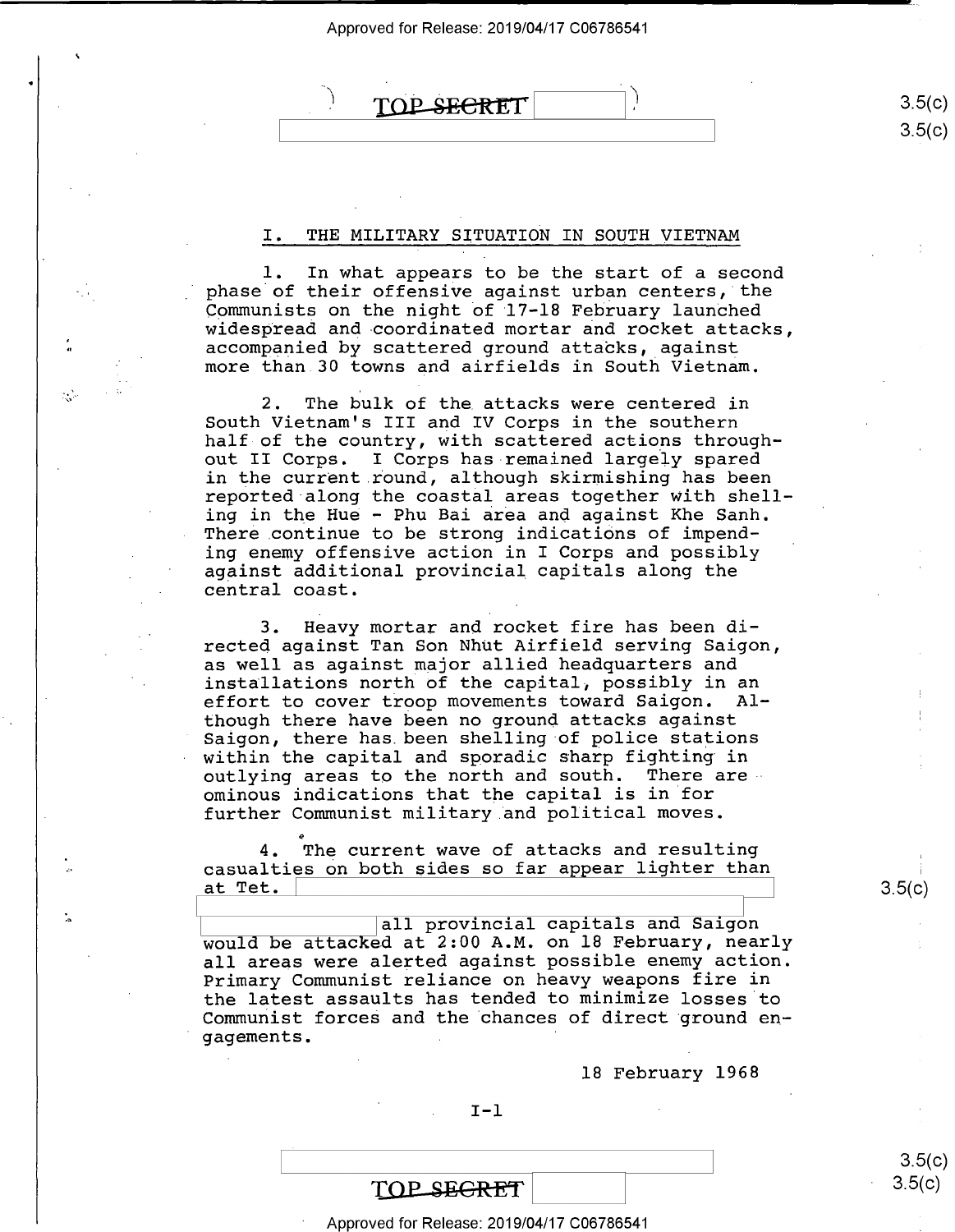

#### Saigon Area

 $\mathcal{L}$ 

÷.

5. Attacks in the capital area began at Tan Son Nhut Airfield shortly after midnight on 18 February, Saigon time. About 100 rounds of 82—mm. mortar and l22—mm. rocket fire-—the first used of the latter weapon in the capital area-—were directed against the field, resulting in four Americans killed and 92 wounded. Six aircraft were reported destroyed and 45 damaged. Some destruction of facilities on the base was reported. There was no ground follow—up against Tan Son Nhut, but several nearby positions including that of an ARVN airborne element received rocket fire.

6. In the central.part of Saigon, approximately 20 rounds-of mortar fire hit a police compound on l8 February, killing six and wounding 33. Fighting also occurred at points around the city, including a heavy attack against an ARVN training center north of the capital and a sharp battle some miles to the south. Major POL depots just south of the city and near Bien Hoa to the north received B-40 rocket fire, as did. two ships unloading ammunition about five miles northeast of the capital. At last report, mortar attacks continued on 19 February against Tan Son Nhut and certain key targets in Saigon, including the National Police headquarters and a power plant.

7. There have been numerous reports from [150]<br>low-level prisoners in recent days that additional large—scale attacks would be mounted against Saigon. Police Director Loan.predicted new mortar, rocket, and ground attacks and believes that the enemy may commit two main force battalions against Tan Son Nhut, and that other forces may raid the city's southwestern precincts.

8. There are some other indications of further action around the capital. A radio terminal serving the Viet Cong Military Region 4-headquarters was tentatively fixed in an area about four miles southwest of Cholon--the Chinese-quarter of Saigon--on 17 February. This location would represent a move of 20 miles southward.from the headquarters' last position on l5 February.

18 February 1968

 $I-2$ 

 $3.5(c)$  $3.5(c)$ 

3.3(h)(2)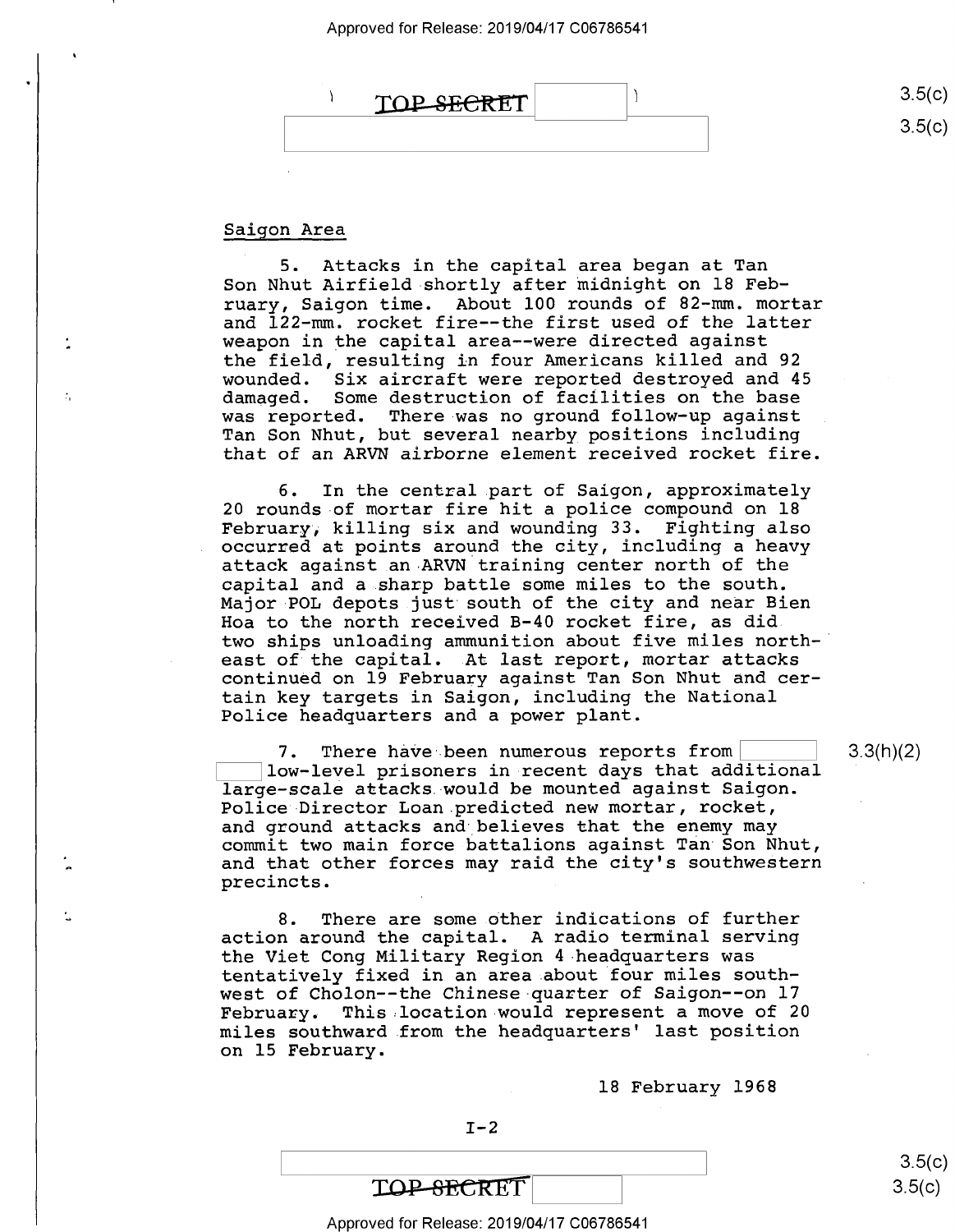TOP SECRET

9. Another radio terminal believed possibly to serve an element of COSVN--the senior Viet Cong military and political headquarters in the South--was. also located by direction finding on 16 February at a point less-than six miles east of Saigon, or some 95 miles from its normal base area. Finally, there is tenuous evidence that a terminal serving an unidentified military "Front" headquarters in Binh Long\_Prov ince, near the Cambodian border, may have begun a southward deployment. This headquarters is believed to be a coordinating authority over the three enemy divisions in III Corps, all of which have been noted out of their normal operating areas and in positions closer to Saigon since the Tet offensive. '

#### III Corps

10. In addition to the mortar attacks around Saigon, at least seven of the 11 provincial capitals . in III Corps also received mortar attacks on the night of 17-18 February. Some ground follow up action was reported against three-capitals, Song Be and Tay Ninh city north of Saigon and Bao Trai to the northwest. The Communists reportedly used 122-mm.<br>rockets in the assaults on Song Be and Tay Ninh. Some rockets in the assaults on Song Be and Tay Ninh. 200 enemy troops may still be within the Song Be city limits although only sniper fire was noted at last report. .\_

ll. 'Simultaneously with the assaults elsewhere, several US military installations, including Bien Hoa Airfield and nearby headquarters of US brigades at Lai Khe, Cu Chi and Phu Loi, also received mortar or rocket fire. Scattered harassment was also reported against US advisory compounds in the capital of Binh Long Province as well as in areas east of Saigon. No major damage has been reported.

18 February 1968

 $I-3$ 

3.5(C)  $3.5(c)$ 

 $3.5(c$ 

)

 $3.5(c)$ 

## TOP-SE<del>CRET</del>

#### Approved for Release: 2019/04/17 C06786541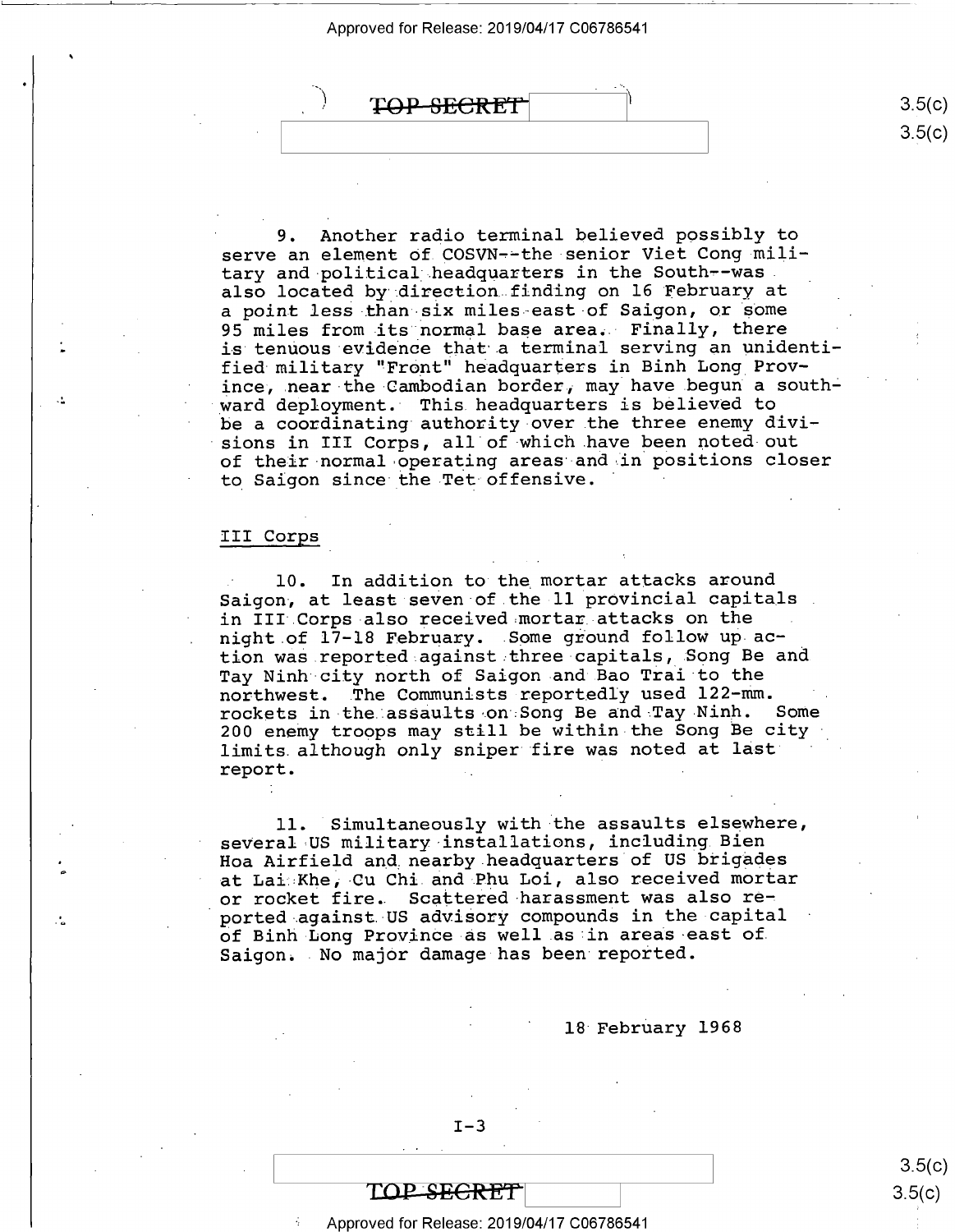

#### IV Corps

 $\mathbf{A}$ 

12. Beginning about 1:00 A.M. on 18 February, coordinated mortar attacks were conducted on at least eight of the 16 provincial capitals in the delta and on a number of airfields and other mili-<br>tary installations, includin quarters near My Tho and major airfields around<br>Can Tho. Ground attacks were launched against<br>four cities, Vinh Long, Cao Lanh, My Tho and Ben<br>Tre, but as in III Corps, the assaults appear to have been lighter than at Tet. The heaviest ground<br>action seems to be at Vinh Long where air strikes<br>have been called in against an estimated 700-800<br>enemy troops believed in the city.

13. There are unconfirmed reports of enemy concentrations in the vicinity of some provincial and district towns in the delta which have not yet been heavily attacked. '

#### II Corps

14. Enemy action in II Corps has been some-<br>what scattered, with the major action against Phan<br>Thiet on the coast and mortar harassment and ground<br>probes in the highlands area. An enemy force esti-<br>mated at two to three co in part of the city. Casualties so far appear to have been light.

15. Elsewhere, Communist forces conducted a<br>mortar attack on the Kontum Airfield and a ground<br>attack on a nearby position. Similar harassment was reported at Da Lat where, in addition, about two companies of enemy troops reportedly attacked<br>and entered the city. No late details are available. Farther south, the town of Gia Nghia, capital of<br>Quang Duc Province, received mortar fire in the first enemy action reported in this province since the beginning of the year.

18 February 1968

 $I-4$ 

TOP-SECRET

 $3.5(c)$  $3.5(c)$ 

Approved for Release: 2019/04/17 C06786541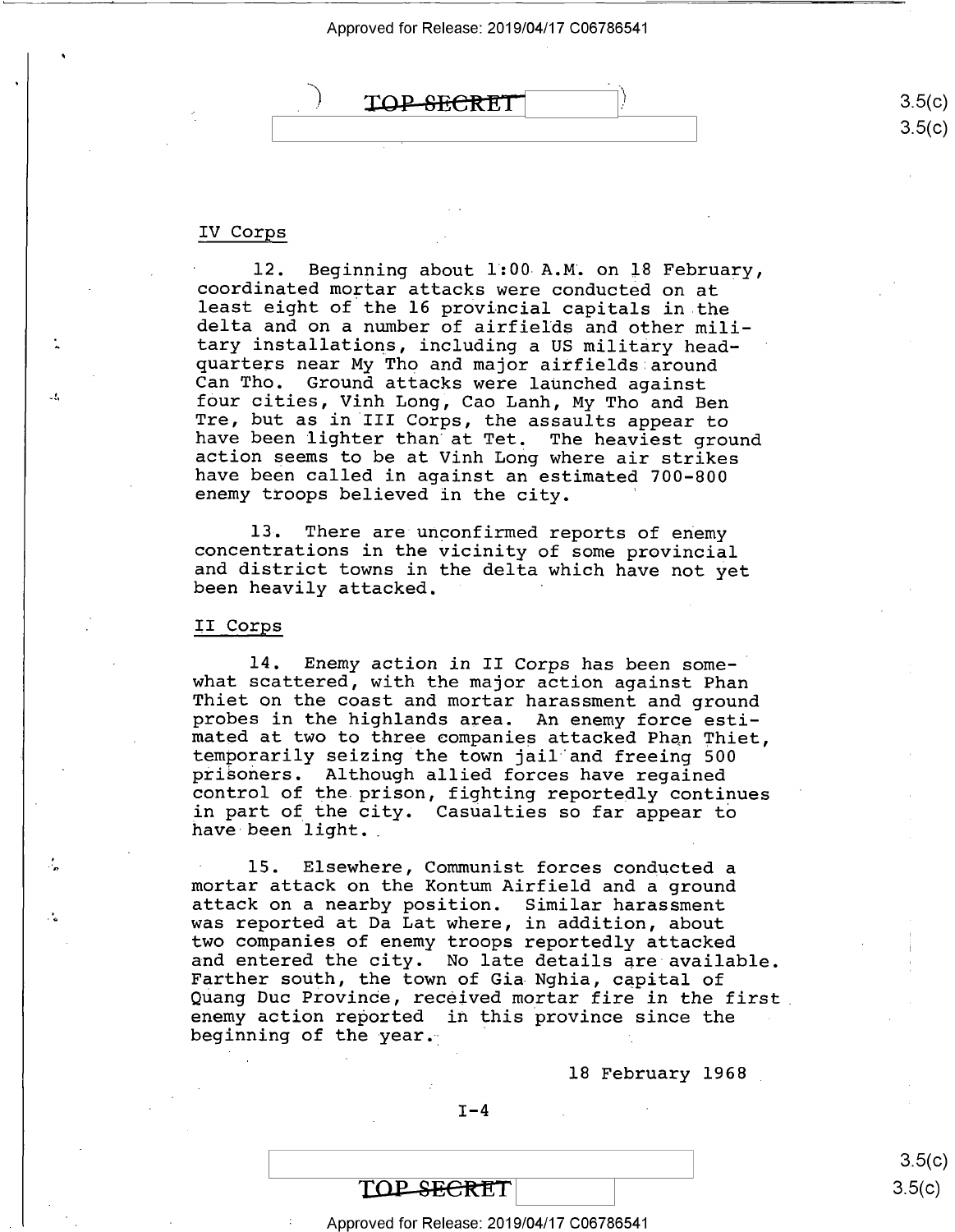$\rightarrow$ **TOP SECRET** 

16. Other major capitals in II Corps were not<br>attacked during the weekend, but enemy concentrations<br>are reported within striking range of both Nha Trang<br>and Tuy Hoa on the central coast. No action has<br>been reported in the

3.3(h)(2)

 $3.5(c)$  $3.5 (c)$ 

#### I Corps

17. Allied forces and positions in northern<br>Quang Tri Province, at Hue, and at the MACV Forward Headquarters at Phu Bai were struck by mortar,<br>rocket, and artillery fire on 17-18 February, and<br>Khe Sanh continues to come under daily mortar and<br>artillery fire. In addition, sharp skirmishes have<br>continued to occur at se northern coastal region between Da Nang and the DMZ, but there have been no major outbreaks of new fighting in I Corps.

18, Communist forces in this region, however, remain deployed in positions threatening a number of major targets and could renew wide offensive

the 803rd North Vietnamese Regiment, which recently moved southward from the DMZ to the area of Quang Tri city, suggests that attacks may have been planned which have not yet<br>been carried out. |<br>| Hanoi had ordered a general

offensive in the northern half of South Vietnam to begin in the early morning hours of 18 February--

 $\boxed{\hspace{1.5cm}}$  The order in the northern provinces, however, reportedly arrived late, forcing a delay in the offensive. .  $\mathcal{L}_{\mathcal{A}}$  is the set of  $\mathcal{L}_{\mathcal{A}}$  is the set of  $\mathcal{L}_{\mathcal{A}}$ 

18 February 1968

#### $I - 5$

TOP SECRET

<sup>=</sup>Approved for Release: 2019/04/17 C06786541

3.3(h)(2)

3.3(h)(2)

3.3(h)(2)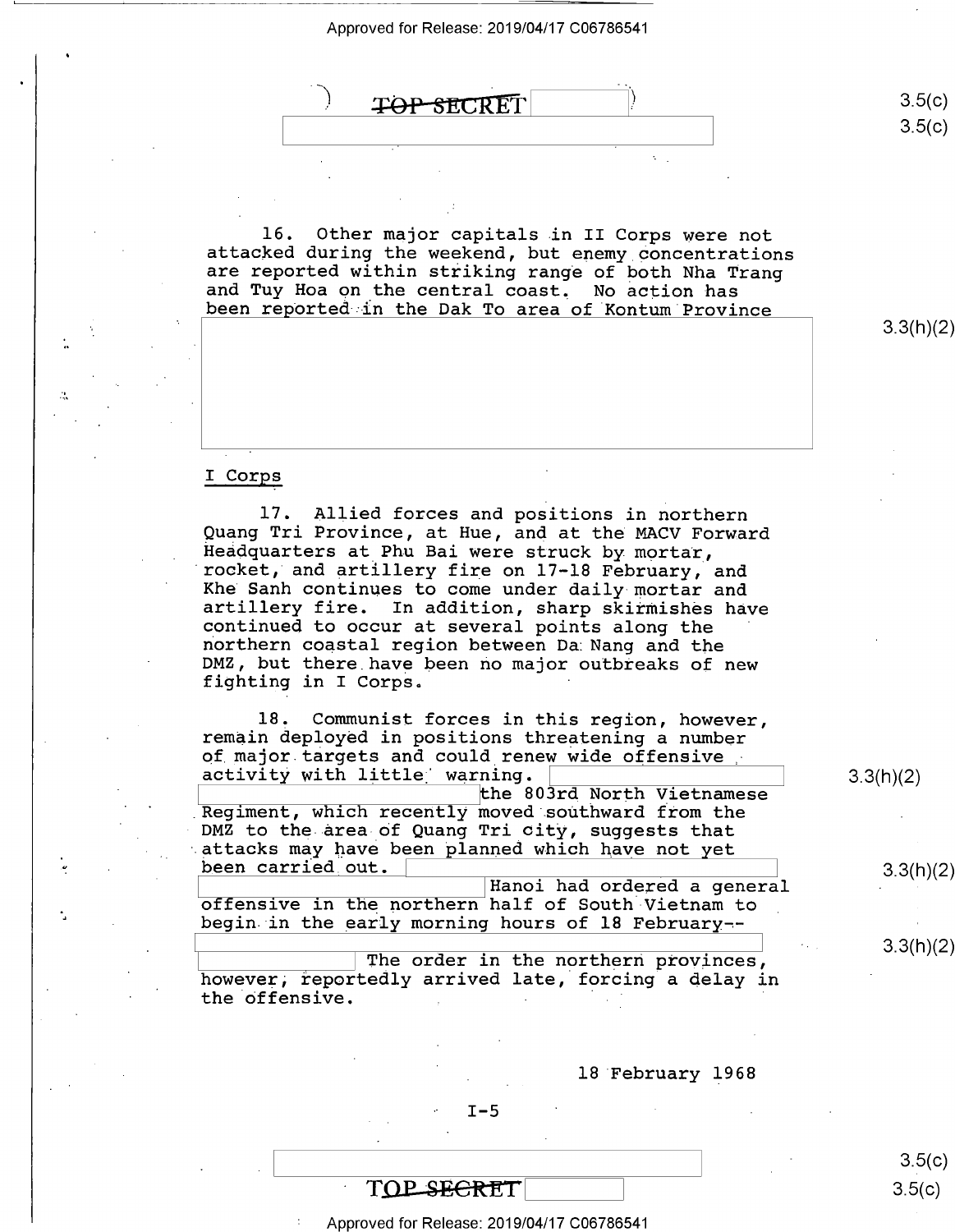

3.3(h)(2)

18 February 1968

 $I-6$ 

TOP-SECRET

Approved for Release: 2019/04/17 C06786541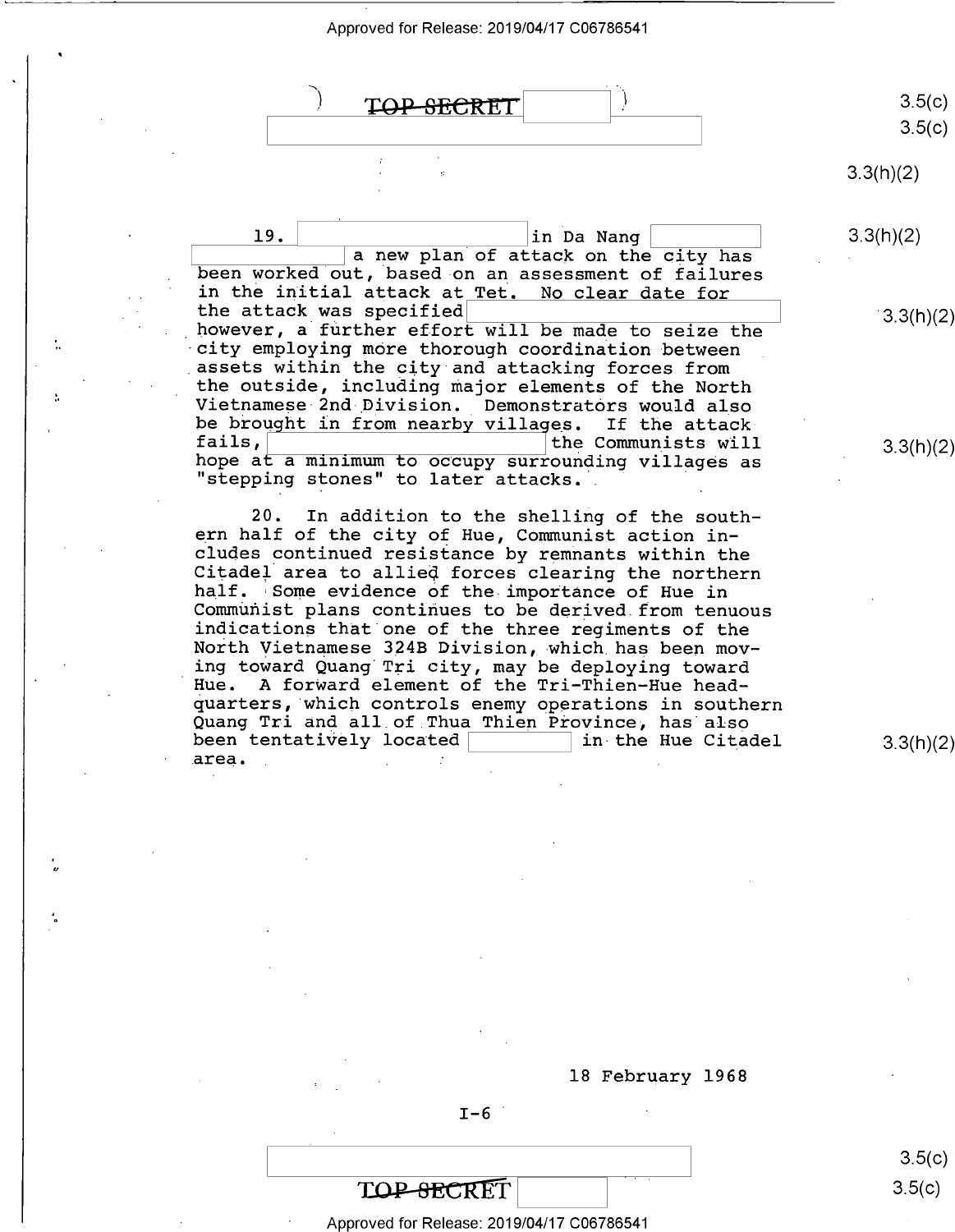

#### Anti-Communist"Front.

4. A small step forward in the effort to form a broadly based anti~Communist front.occurred on 18 February, when a large number of veteran politicians and one-time military figures of widely varing political hues, participated in a Saigon conference dubbed the "Peoples Congress to Save the Nation." A number -of national assemblymen were present, but apparently no members.of the government's executive department or figures closely associated with President Thieu attended

18 February 1968

 $II-1$ 

| TOP SECRET |  |
|------------|--|

Approved for Release: 2019/04/17 C06786541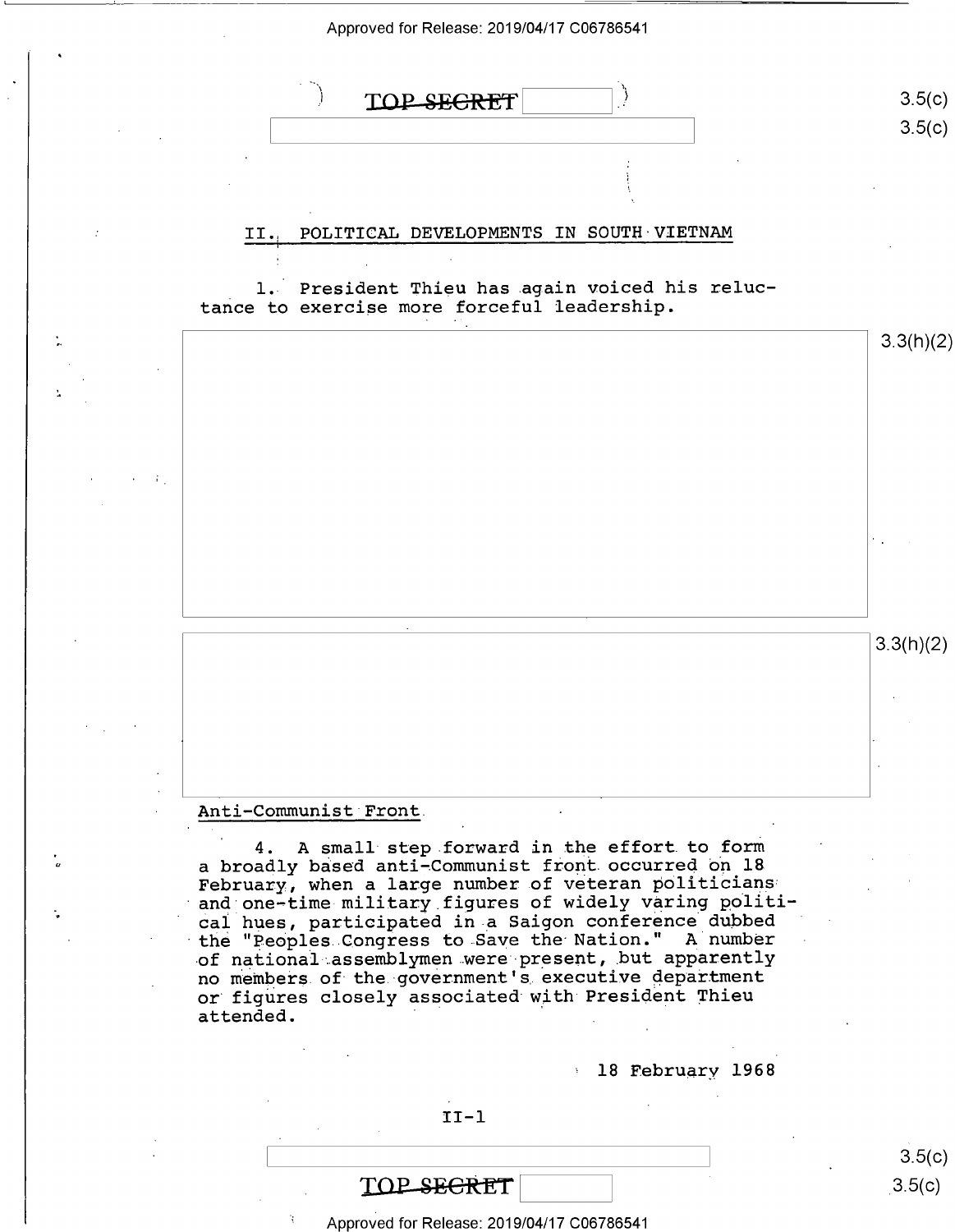$TOP-SECTION$  $\qquad \qquad \text{S. O(C)}$ 

5. The meeting was characterized by an uncommon sense of urgency and commitment to the nation which held expressions of political differences and carping at the current performance of the Thieu government to a minimum...A number of speakers underlined the critical need for unity in the face of the growing Communist threat, and extolled the virtue of submerging political "prejudices," so that a unified bloc could be formed to aid the government's fight against the Communists.. Aside from the rhetorical flourishes, the "Congress" took the practical step of electing a standing committee to begin organizing a nongovernment anti-Communist front.

# US Official Assesses Political Situation in Western<br>Highlands

" 6. The government appears to have turned in a creditable performance in reaction to the Communists Tet offensive in the western highlands.

7. According to a US official who recently visited Kontum, Pleiku, and.Ban Me Thuot towns,morale is high, and there is new-found confidence in the ARVN's ability to defend the towns successfully should there be new onslaughts. Among those»who praised the forceful and effective response to the Viet Cong attacks and the relief work which is now in full swing were persons who in the past had been critical of the government's military and administrative performance in the highlands.

8. The US official also observed that there does not appear to be any popular resentment over the fact that much of the considerable destruction in the towns--more than 20 percent of Ban Me Thuot has been completely burned to the ground, for example--was caused by allied fire power. He believes that the civilian population is, for the most part, taking a philosophical attitude toward the devastation, ascribing losses to the unpleasant realities of war.

9. Although there may be a "small minority" more critical of the government's effort, many local

18 February 1968

"'

TOP SEGRET \ \ Approved for Release: 2019/04/17 C06786541

 $3.5(c)$  $3.5(c)$ 

 $\sqrt{2}$  $3.5(c)$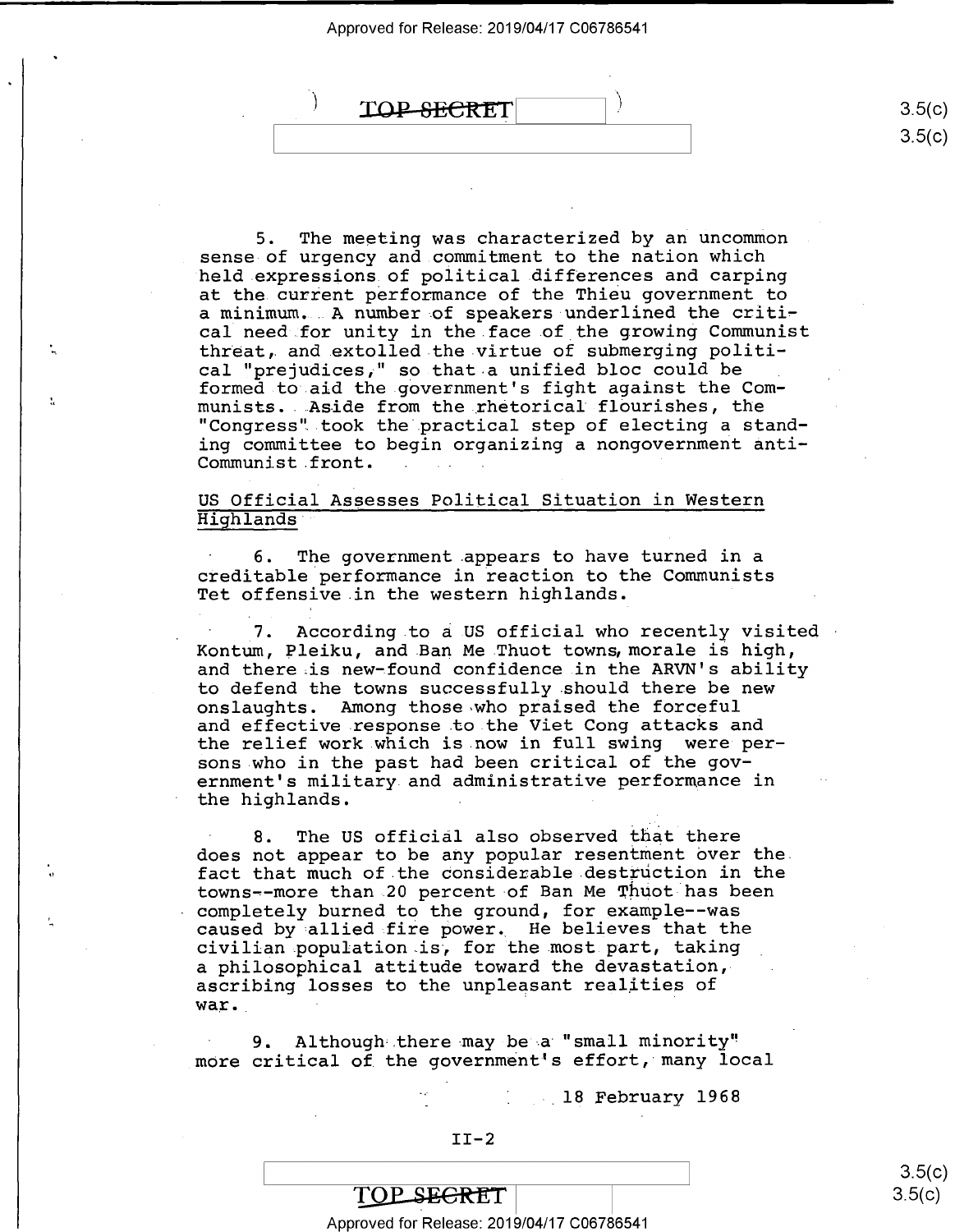TOP SECRET

\_ \_ F

leaders are eagerly pitching in and helping with<br>the government's relief program, and the Viet Cong failed to generate any substantial popular support for their effort. The US official also notes, how-<br>ever, that his assessment pertains only to the situation in the towns. Access to the countryside is<br>still extremely limited and reliable reports on the situation there have not yet filtered in.

#### Aftermath of Tet Offensive in Delta

4

9. A somewhat more somber picture has been<br>painted by a US official based at Can Tho city in-<br>the delta. He reports that the destruction of Can Tho university's only permanent building during the Tet<br>fighting has left ill-will toward the government, and by implication the US, which will probably prove .<br>difficult to erase.

10. He asserts that popular resentment has been fanned by the fact that Can Tho university is the only one located in the delta, and as such has been a source of pride and hope beyond the immediate confines of Can Tho. The opinion is widely held that<br>the virtual destruction of the university by government air and artillery strikes was not justified by<br>the small number of Viet Cong who were holed-up in its science—library.building. .

11. The lackluster performance of government<br>troops during the delta attack as well as widespread<br>ARVN looting has also-contributed heavily to popular<br>disaffection. In addition, relations between US ad-<br>visers in the delta officials apparently have suffered badly as a result of ex post facto recriminations, particularly charges<br>by some ARVN officers that US military support was intentionally kept insufficient in the early fighting.

18 February 1968



 $3.5(c)$  $\text{TOP-SEERET}$  3.5(c)

 $\sqrt{ }$ 

 $\Big]$  3.5(c)

Approved for Release: 2019/04/17 C06786541 \*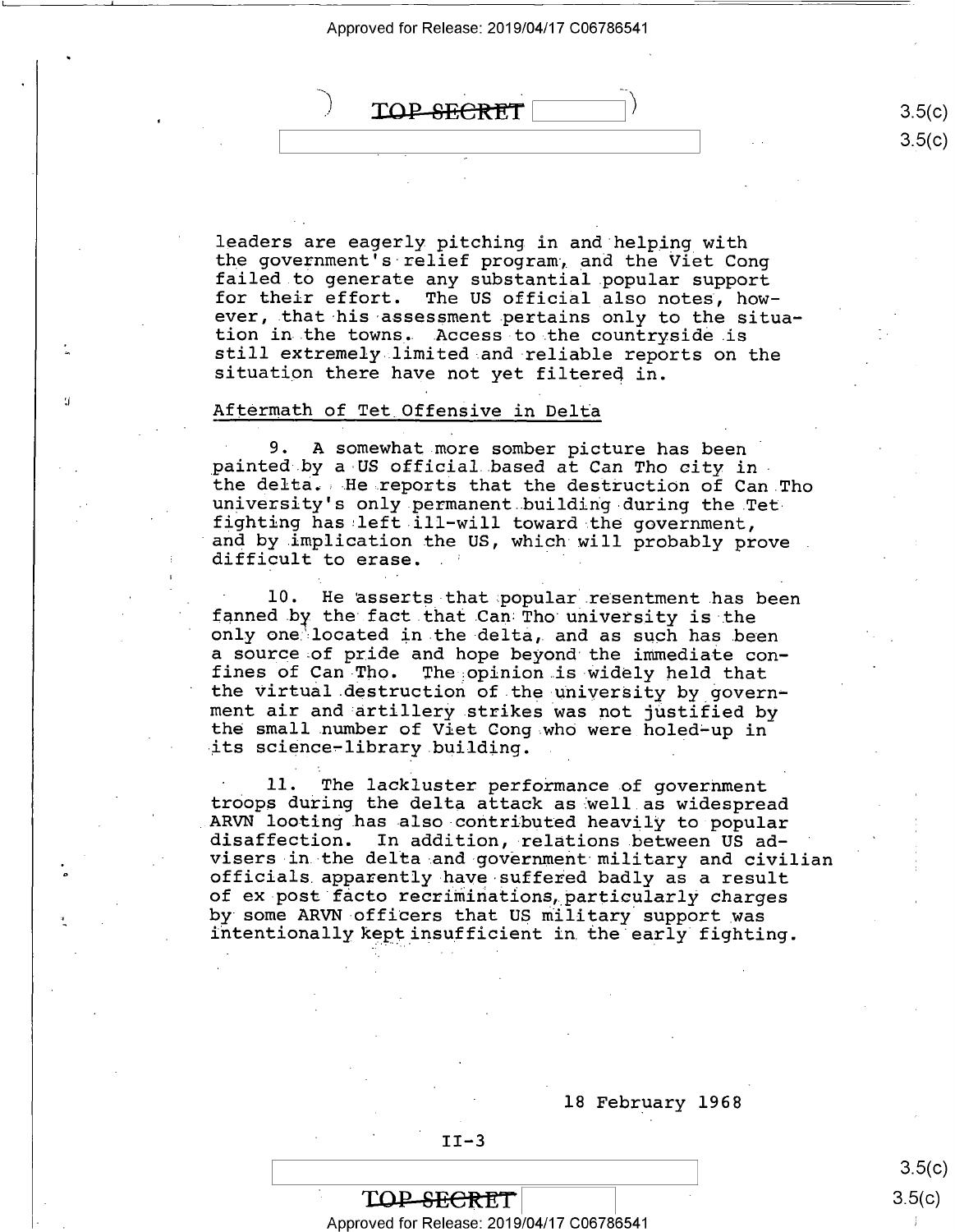\_, \_7 r \_1.\_\_ \_\_\_, \_ \_\_\_\_ \_ \_\_\_ 7 \_\_ \_ \_ \ \_ \_\_ \_\_\_\_\_\_\_\_\_ <sup>i</sup> \_

 $\ddot{\phantom{0}}$ 

 $\sim$   $\sim$ 

l,

I

' ,

|           | TOP SECRE                                                                                                                                                                                                                                                                                                                       | 3.5(c)<br>3.5(c) |
|-----------|---------------------------------------------------------------------------------------------------------------------------------------------------------------------------------------------------------------------------------------------------------------------------------------------------------------------------------|------------------|
|           |                                                                                                                                                                                                                                                                                                                                 |                  |
|           |                                                                                                                                                                                                                                                                                                                                 |                  |
|           | NORTH VIETNAMESE MILITARY DEVELOPMENTS<br>III.                                                                                                                                                                                                                                                                                  |                  |
|           |                                                                                                                                                                                                                                                                                                                                 |                  |
|           | North<br>ı.<br>Vietnamese aircraft are again engaged in unusual ac-<br>tivity, possibly associated with support to Communist<br>forces in the northern part of South Vietnam.                                                                                                                                                   | 3.3(h)(2)        |
|           | $2.$ .                                                                                                                                                                                                                                                                                                                          |                  |
|           | two North Vietnamese IL-28 jet light bombers<br>returned to Phuc Yen Airfield from Communist China<br>Three IL-28s flew<br>on the evening of 18 February.<br>from China to Phuc Yen in early February, but were.<br>never used in attack missions.<br>One of these was<br>damaged by US air strikes, but the other two returned | 3.3(h)(2)        |
|           | to China last week. IL-28s operating from North Viet-<br>nam would pose a limited air threat to allied forces<br>in South Vietnam and to US naval ships in the Gulf<br>of Tonkin.                                                                                                                                               |                  |
| 3.3(h)(2) | 3. In addition, four North Vietnamese AN-2<br>single-engine transports took off from Hanoi - Gia<br>Lam airfield on the night of 17 February for an un-<br>identified mission in the southern DRV.<br>they may have been headed for the Demilitarized                                                                           | 3.3(h)(2)        |
|           | North Vietnamese transports earlier this<br>Zone area.<br>month performed what appeared to be paradrop opera-<br>tions in the northwestern sector of South Vietnam<br>and the adjacent area of Laos.                                                                                                                            |                  |
|           | Unusual Activity by North Vietnamese Airborne Unit                                                                                                                                                                                                                                                                              |                  |
|           | There are some tentative indications that<br>4.<br>elements from North Vietnam's only airborne unit are<br>involved, or are preparing to become involved, in<br>current military activities.                                                                                                                                    | 3.3(h)(2)        |
|           |                                                                                                                                                                                                                                                                                                                                 |                  |
|           | There is no other evidence bearing on the<br>5.<br>activities of the 305th or its three battalions.<br>Some                                                                                                                                                                                                                     |                  |
|           |                                                                                                                                                                                                                                                                                                                                 |                  |
|           | $III-1$                                                                                                                                                                                                                                                                                                                         |                  |
|           | TOP SECRET                                                                                                                                                                                                                                                                                                                      | 3.5(c)<br>3.5(c) |
|           |                                                                                                                                                                                                                                                                                                                                 |                  |
|           | Approved for Release: 2019/04/17 C06786541                                                                                                                                                                                                                                                                                      |                  |

| <b>TOP-SECRET</b> |  |
|-------------------|--|
|                   |  |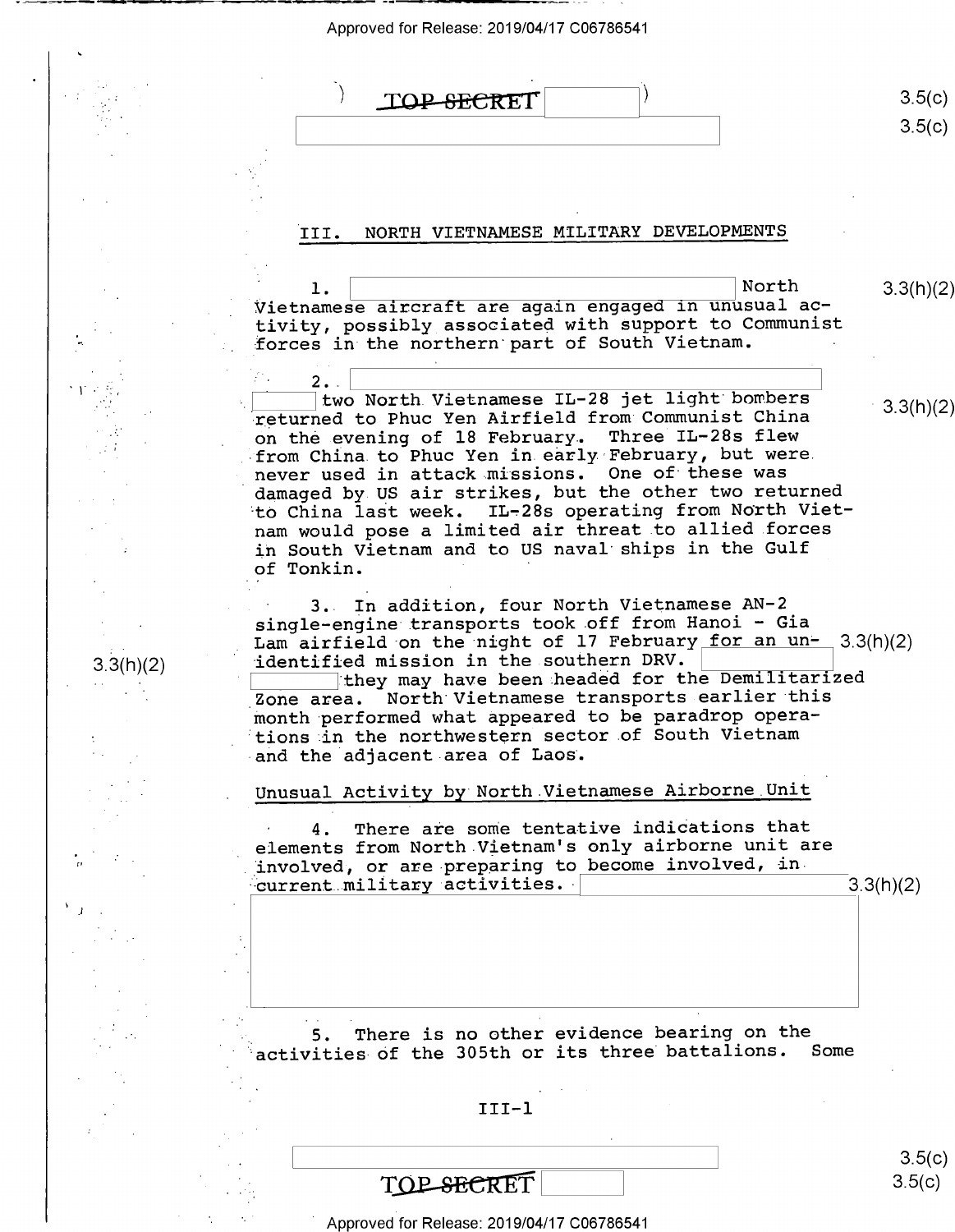

 $\begin{bmatrix} \overline{S} & \overline{S} \end{bmatrix}$  s.5(c)  $3.5(c)$ OO

or all of these units could be involved with the-'unusual DRV air transport activities of the past few weeks, including paradrop operations in the Laos/DMZ area.

18 February 1968



TOP SECRET

Approved for Release: 2019/04/17 C06786541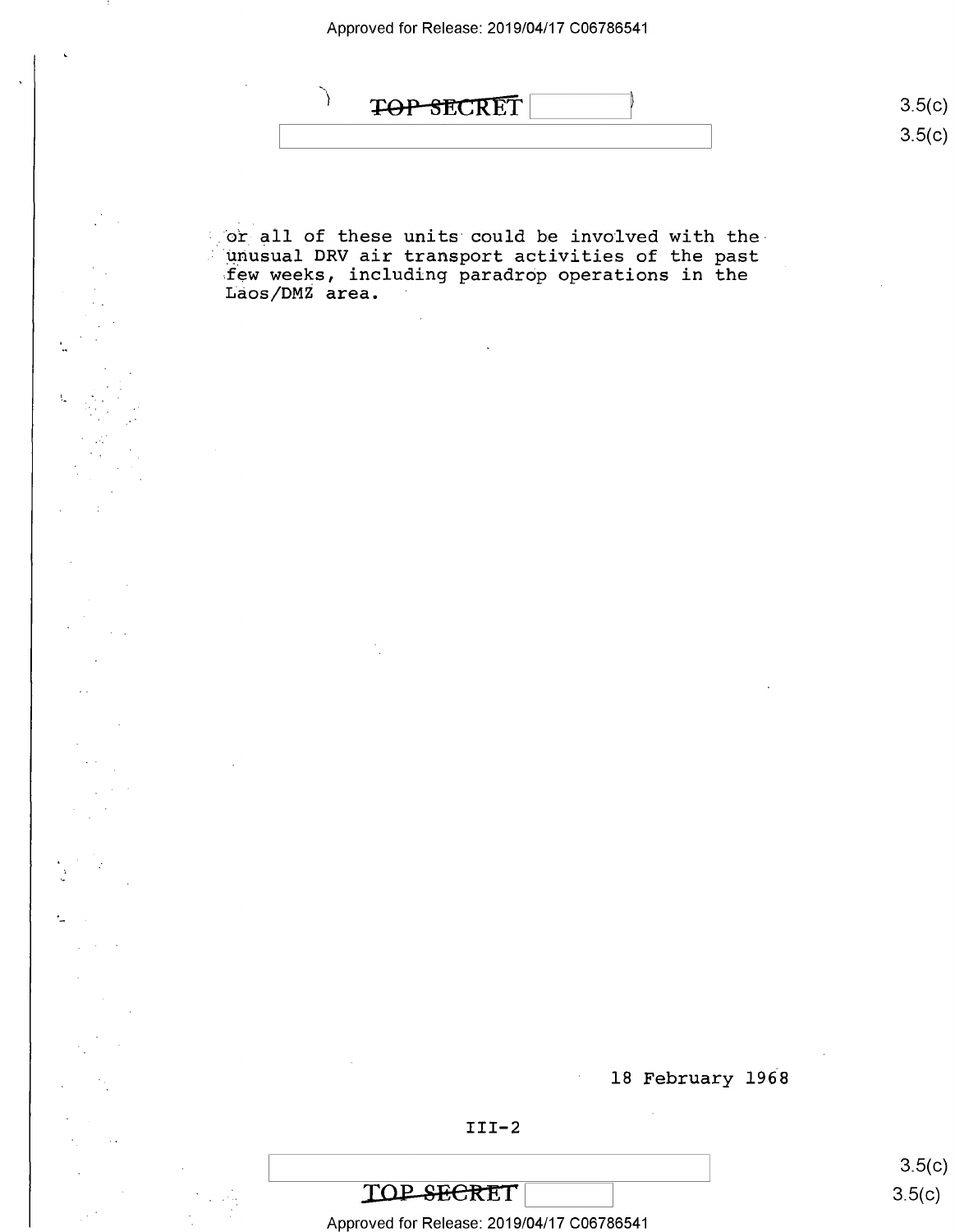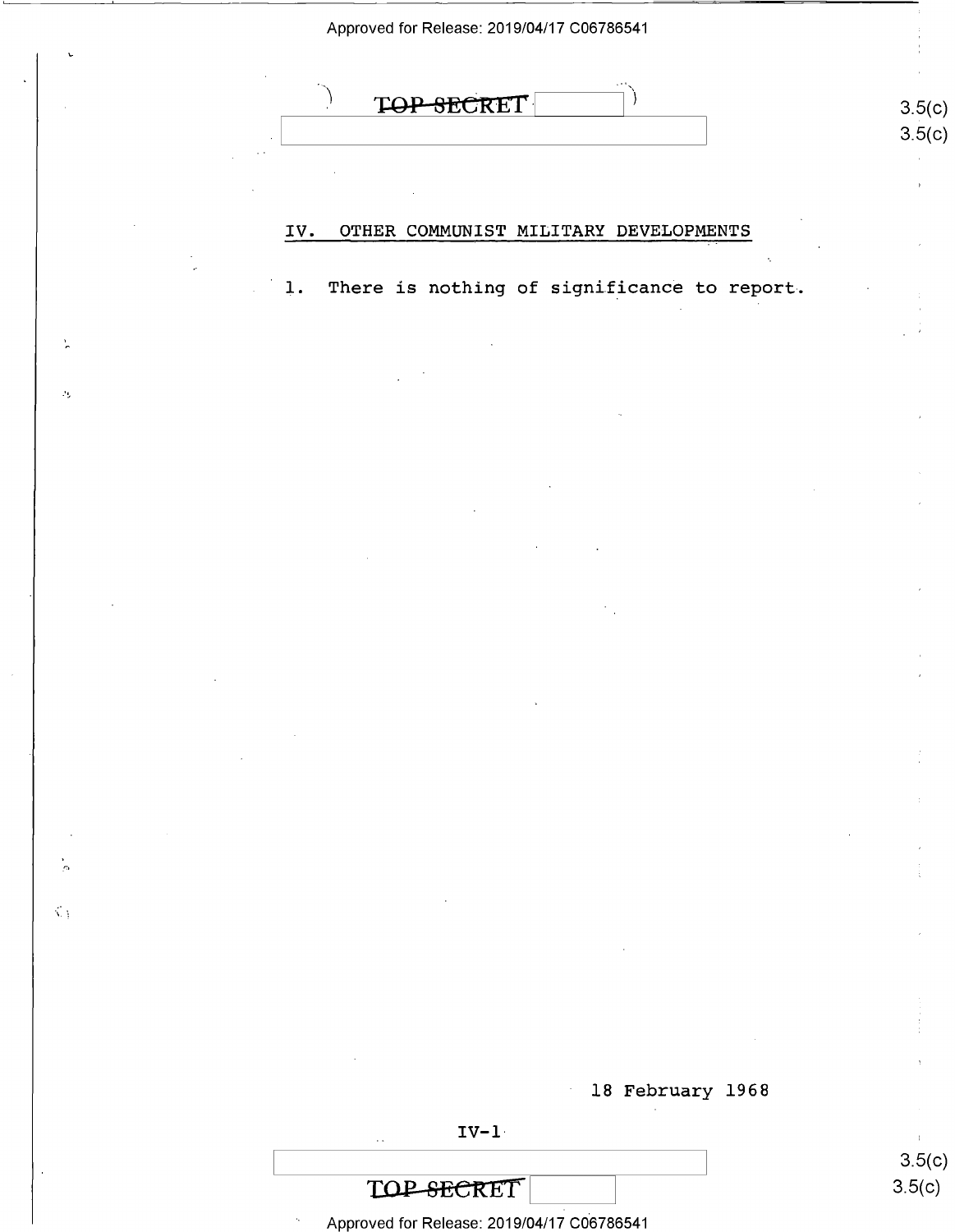### $\text{TOP-SPACE}$   $\qquad \qquad$  3.5(c)

 $3.5(c)$ 

#### COMMUNIST POLITICAL DEVELOPMENTS

1. Vietnamese Communist propaganda has again taken on a more strident tone in support of the new wave of coordinated attacks in the South.

#### Vietnamese Communists Hold Meeting

2. A meeting of top members of the Communist<br>military and political hierarchy in South Vietnam was held on 11 and 12 February, according to a Viet<br>Cong radio announcement on 17 February. The meeting<br>doubtless was convened to review the over-all Commu-<br>nist situation in the wake of the first part of the<br>Tet offensive high-ranking leaders. The recent meeting probably<br>covered some of the decisions leading up to the present resurgence of Communist military activity.

3. A full text of the communique published by this so-called "extraordinary enlarged session" of the Liberation Front's central committee is not yet available, but it is unlikely to disclose much of<br>substance anyway. A preliminary report says the conference reviewed the situation since the beginning of the "current general offensive" and discussed the tasks for the immediate future.

4. A Hanoi broadcast summarizing the communique<br>indicates it contained the usual glowing Communist<br>description of the results of the Tet offensive, which it claimed had created conditions favorable for achieving final victory.

#### Communists Focus Attention on Northern South-Vietnam

 $\ddot{\phantom{1}}$ 

 $\mathcal{H}$ 

5. Despite the relative lull in new fighting so far in the northern part of South Vietnam, Vietnamese Communist propaganda continues to zero in on

l8 February 1968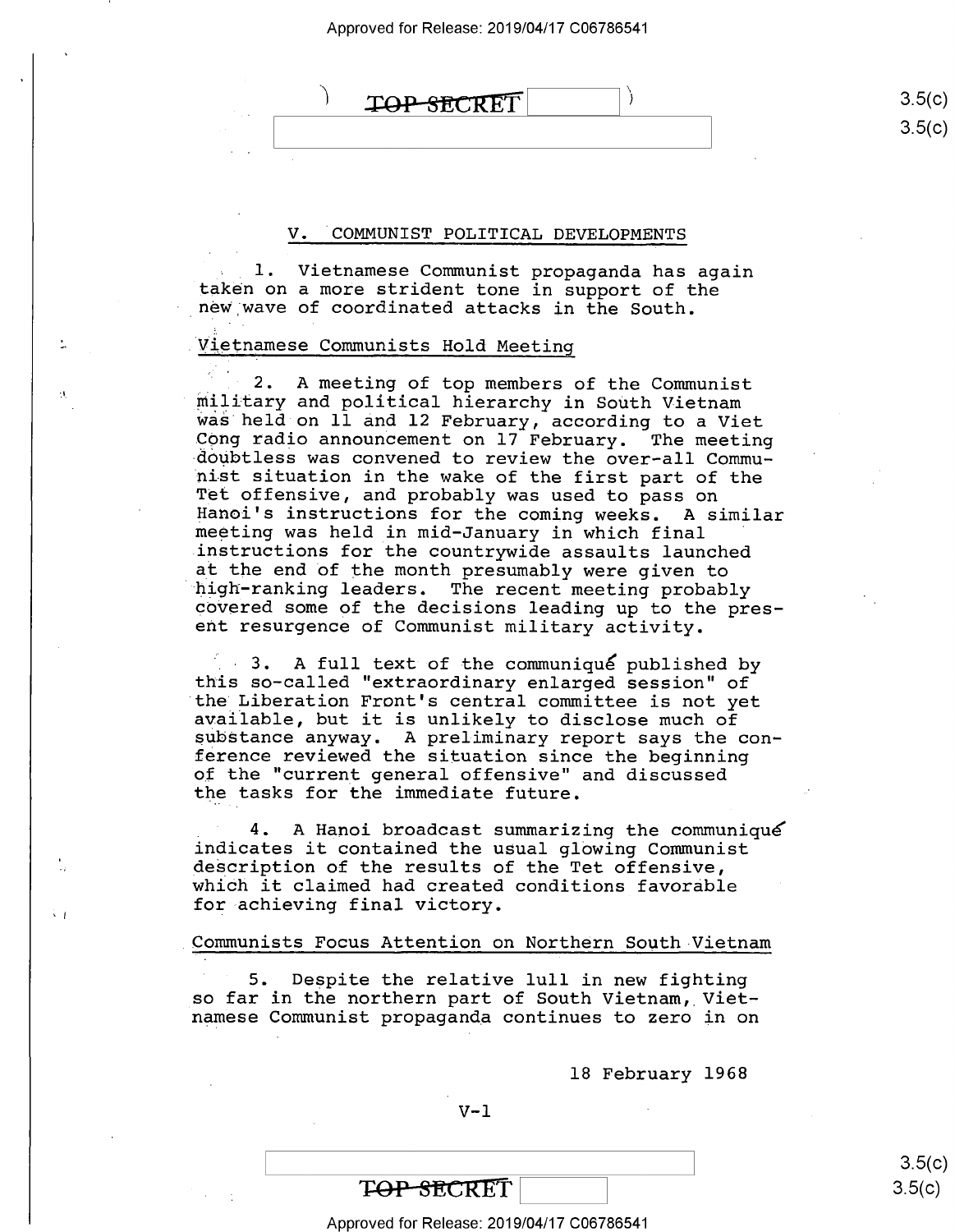TOP SECRET

ડ.ગ(  $\sim$  s.5(c)  $\,\,\sim\,$ 

that area in particular. Recent Viet Cong and Hanoi broadcasts strongly imply that new military attacks will be accompanied by efforts to take over administrative control of wide areas in that part of the country. '

6. The North Vietnamese party daily on 18<br>February carried an editorial praising "initial<br>victories" in the current "general offensive and<br>simultaneous uprisings" in central Vietnam (most<br>of I and II Corps). It claimed tha tide" there and quoted a communiqué from the Commu-<br>nist command in that region saying that "vast rural<br>areas" had been "liberated" and GVN control had<br>been broken in a "string" of provincial capitals<br>and towns. According Communists in a position to "overwhelm the enemy<br>in many areas," and it promised even bigger and more<br>resounding victories in the future.

7. Similarly, Hanoi came down hard on l8 February with an endorsement of the establishment of \ a new "People's Revolutionary Committee" of Thua<br>Thien Province and Hue city, which was announced by<br>the Viet Cong radio last week. The announcement claimed this committee was in process of taking over the administration of Thua Thien and Hue, and that GVN.authority had been "liquidated" or was disintegrating. The new "provisional administration" allegedly has been set up under the auspices of the Hue city "National, Democratic, and Peace Alliance,"<br>a front group unveiled by the Communists at the opening of the Tet offensive. Le Van Hao, who was surfaced earlier as head of the Hue "alliance," was also said to be chief of the new "revolutionary com- mittee."

8. Hanoi said the committee had decided to "wipe out" the South Vietnamese administration structure "at all levels," and to "recognize" new revolutionary committees allegedly being set up throughout the Thua Thien Province.

18 February 1968

 $V-2$ 

TOP SEGRET

Approved for Release: 2019/04/17 C06786541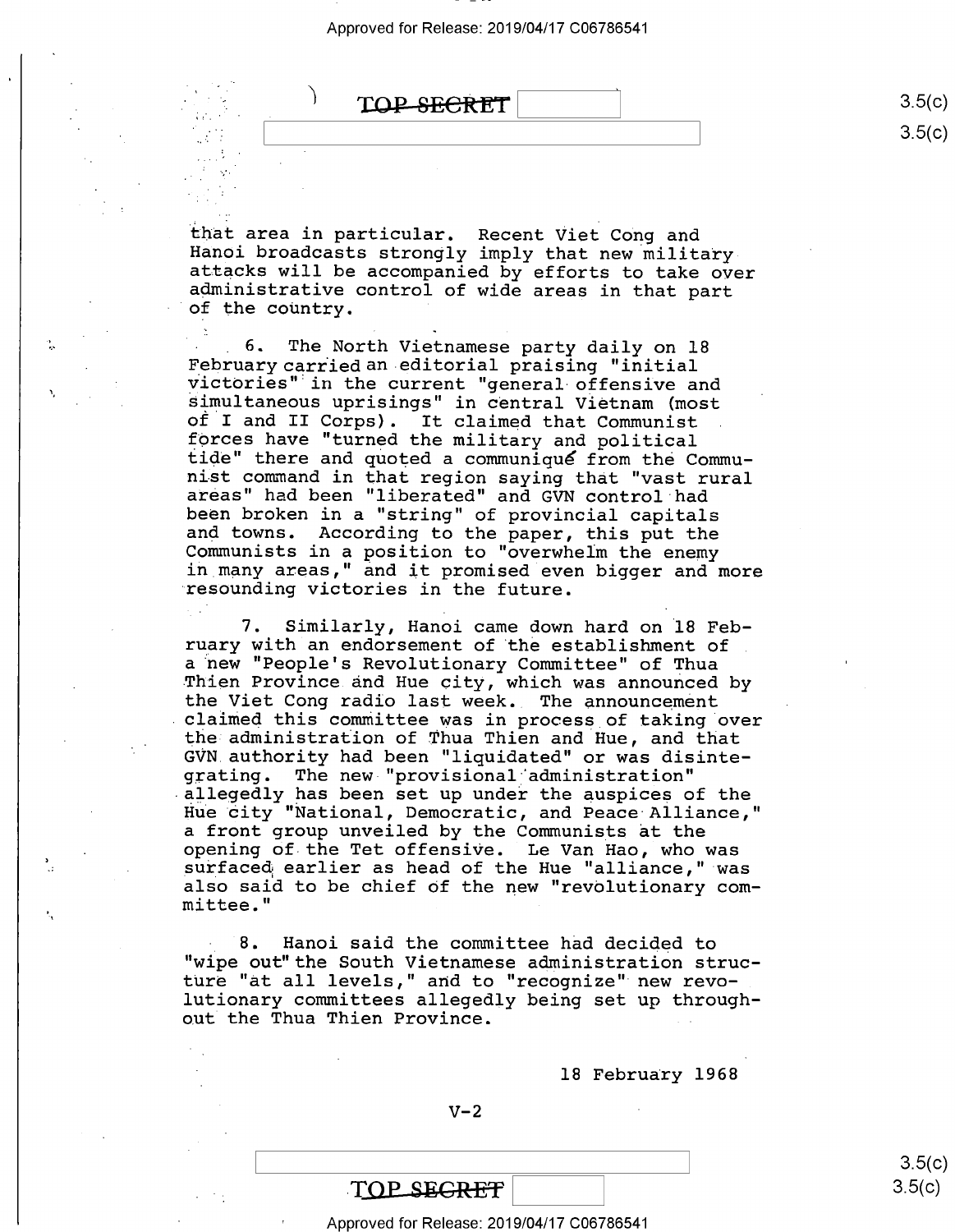\

I

 $\mathbin{\lhd}$ 

 $3.5(c)$ TOP SECRET  $3.5 (c)$ 

9. Much of this doubtless is sheer propaganda designed to buttress Communist claims that "revolu-<br>tionary elements" from all parts of South Vietnamese society are rising up to topple the Thieu-Ky regime.<br>The persistence of the claims, however, and their<br>continued evolution in the Thua Thien - Hue area suggests the Communists are determined to establish<br>some sort of new political structure in this region through political agitation and organizational<br>efforts now being conducted in both urban and rural<br>areas.

.18 February 1968

 $V-3$ 

**TOP-SECRET** 

Approved for Release: 2019/04/17 C06786541